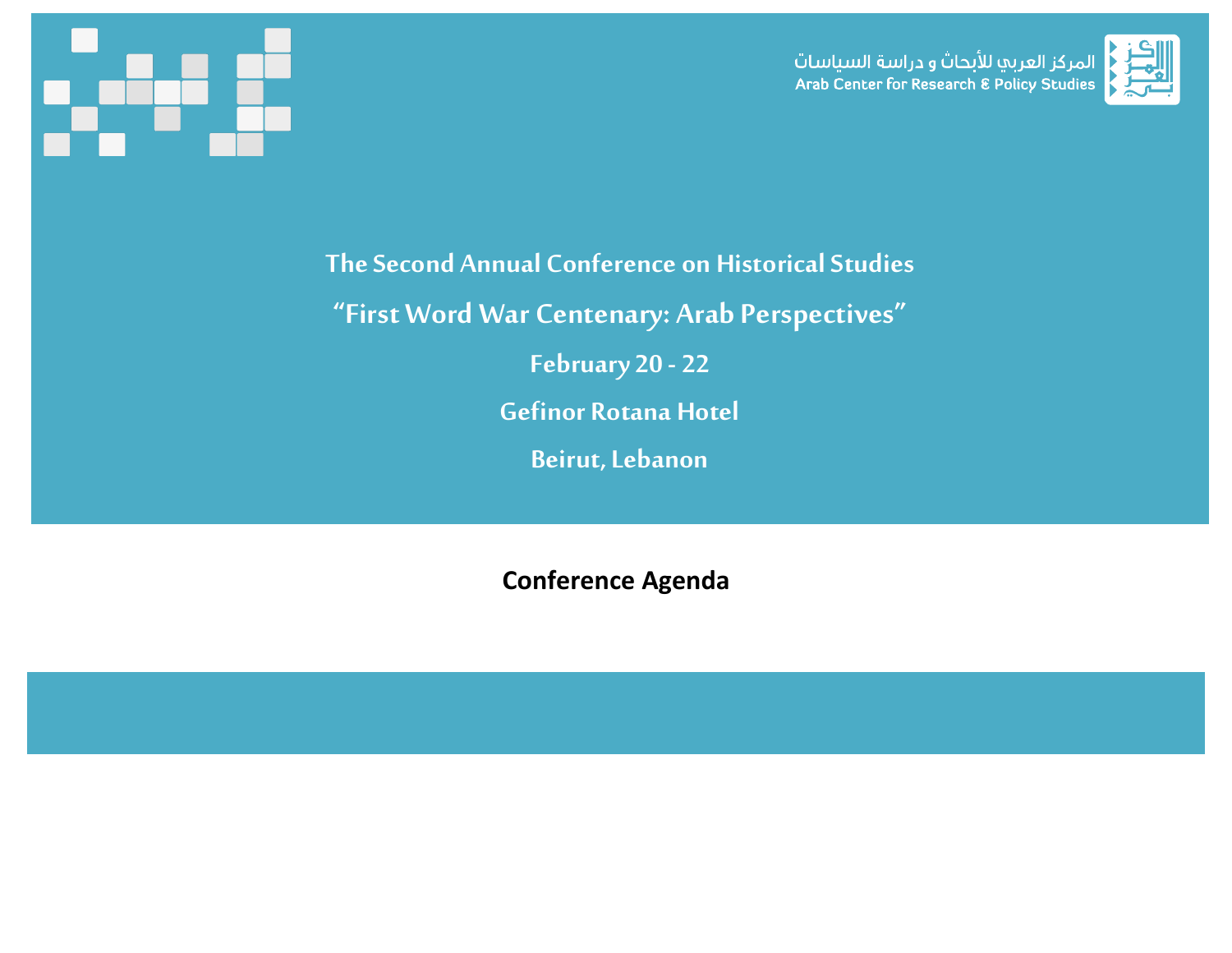# **Day One, February 20, (Plenary)**

# **Theme One: The War's Strategies, Theatres, and Contenders**

| <b>Registration</b> |  | $\vert : \vert 8:00 - 9:00 \vert$ |
|---------------------|--|-----------------------------------|
|---------------------|--|-----------------------------------|

| <b>Opening session</b> | $9:00 - 10:00$ | Moderator                                | Saker Abu Fakher |
|------------------------|----------------|------------------------------------------|------------------|
|                        |                | Introducing the ACRPS and its Activities | Jamal Barout     |
|                        |                | Preliminary Remarks                      | Wajih Kawtharani |

|              | $10:00 - 12:00$<br><b>Session One:</b>                                                               |                          |
|--------------|------------------------------------------------------------------------------------------------------|--------------------------|
|              | Moderator: Huda Hawa                                                                                 |                          |
|              | Prelude to the First World War in 1913: The Balkan Background to the Outbreak of World War I in 1914 | Mohammed Arnaout         |
| 2)           | British Oil Interests (1912-1932): From a Turkish Oil Company to the Mosul Pipeline                  | Reham Amr, Hanan Malkawi |
| 3)           | The Oil Factor in the First World War                                                                | Daad Bou Malhab Atallah  |
| <b>Break</b> | $12:00 - 12:30$                                                                                      |                          |

| $12:30 - 14:30$<br><b>Session Two:</b>    |            |
|-------------------------------------------|------------|
| Moderator: Sayyar al-Jamil                |            |
| Italy's Interests and Role in World War I | Ali Shuaib |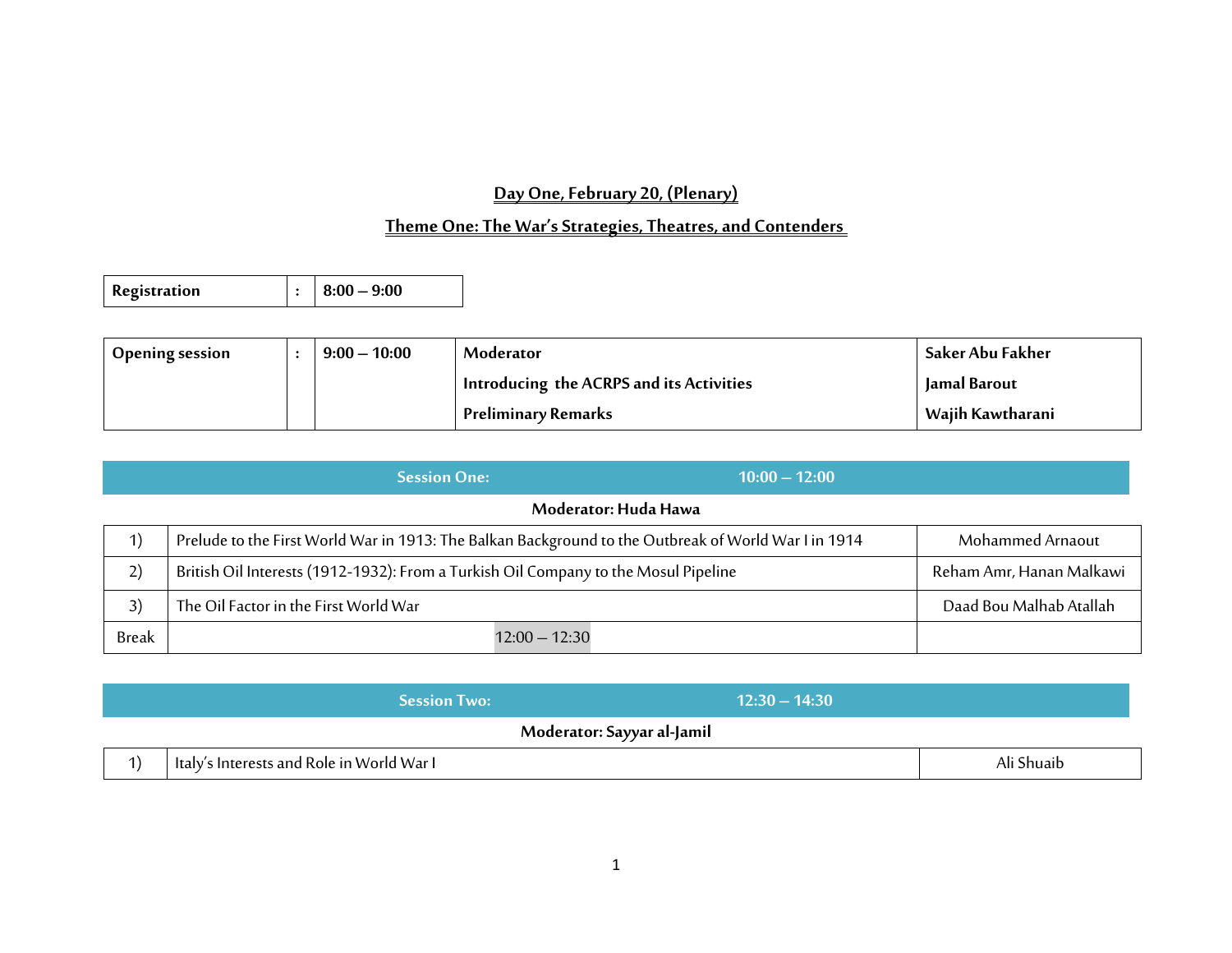| 2)    | The Impact and Repercussions of World War I (1914-1918) on Railway Policies and International Conflict over | Mohamed Zine El Abidine |
|-------|-------------------------------------------------------------------------------------------------------------|-------------------------|
|       | Railways                                                                                                    |                         |
| 3)    | The British Campaign against Iraq, 1914 - 1918: The Social, Economic, and Political Motivations and         | Abdulwahab al-Qassab    |
|       | Consequences of War                                                                                         |                         |
| Lunch | $14:30 - 16:30$                                                                                             |                         |

# **Day One, Feb 20 (plenary)**

|                   | <b>Session Three:</b><br>$16:30 - 18:30$                                                                                         |                       |
|-------------------|----------------------------------------------------------------------------------------------------------------------------------|-----------------------|
|                   | Moderator: Ahmed Beydoun                                                                                                         |                       |
| 1)                | The First World War's Impact on British Policy in the Gulf: From Unequal Treaties to Colonial Hegemony                           | Nasir al-Din Saidoni  |
| 2)                | France and the Challenge of Retaining Morocco during World War I                                                                 | Jalal Zine El Abidine |
| 3)                | Military Strategy for Protecting the French in Morocco during the World War I: Fez and Its Environs as a Model,<br>$1914 - 1918$ | <b>Idriss Mharti</b>  |
| $\left( 4\right)$ | Border Policies in the Arab Levant after the Collapse of the Ottoman Empire                                                      | Issam Khalifa         |

## **Day Two, February 21**

## **Theme Two: Arab Societies: Conditions and Transitions in the Context of World War I**

| Hall $(1)$                     | Hall $(2)$                                            |
|--------------------------------|-------------------------------------------------------|
| <b>Session One: 9:00-11:00</b> | $\blacksquare$ Session One: 9:00-11:00 $\blacksquare$ |
| Moderator: Boutros Labaki      | Moderator: Abdul Raouf Sinno                          |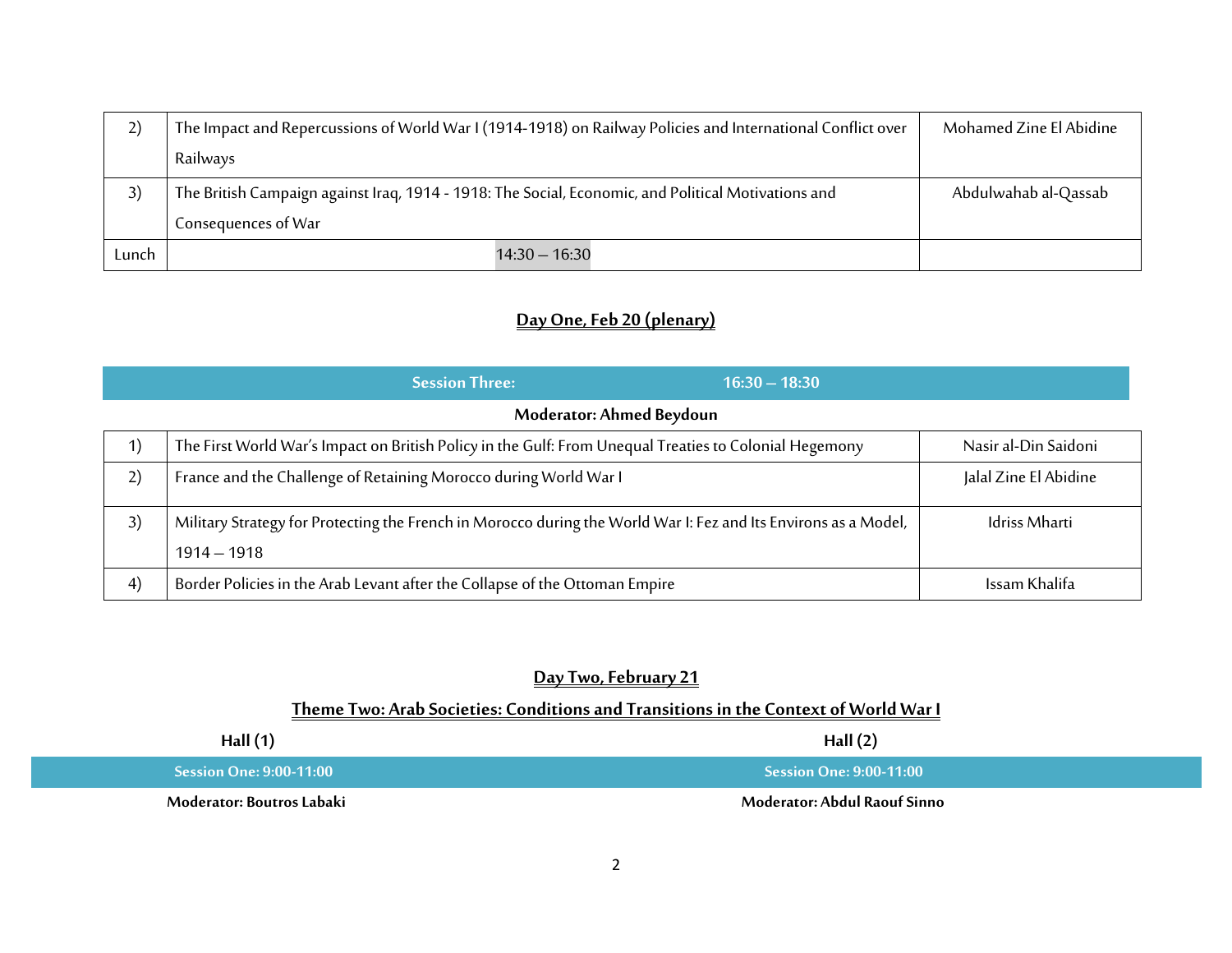|       | Moroccan Economy during the First World War: A                                                            | Abdul Latif al-Haffar       | 1)    | German Propaganda in Morocco during the First World War: Local                             | Qasim al Hadek       |
|-------|-----------------------------------------------------------------------------------------------------------|-----------------------------|-------|--------------------------------------------------------------------------------------------|----------------------|
|       | Study of French Archives                                                                                  |                             |       | Reactions                                                                                  |                      |
|       | The Great Famine and the Peripheral Economy -<br>From Case Studies to Constructing the Concept            | Simon Abdel Massih          | 2)    | Muslim Prisoners in Germany during the First World War: The<br>Unknown History (1914-1918) | Ala'ddine Yahwi      |
| 3)    | Turn of the 1920's in Tunisia: Economic, Social and<br>Cultural Transformations after the First World War | Muhammad Azhar<br>al-Gharbi | 3)    | Daily Life of Moroccan Soldiers on European Fronts during World War<br>$1(1914-1918)$      | Abdul Wahid al-Manki |
| Break | $11:00 - 11:30$                                                                                           |                             | Break | $11:00 - 11:30$                                                                            |                      |

| <b>Session Two: 11:30-13:30</b> |                                                                                      |                  |  | <b>Session Two: 11:30-13:30</b> |                                                                                                                                                    |                    |  |  |  |
|---------------------------------|--------------------------------------------------------------------------------------|------------------|--|---------------------------------|----------------------------------------------------------------------------------------------------------------------------------------------------|--------------------|--|--|--|
| Moderator: Abdul Hamid Haniyeh  |                                                                                      |                  |  | Moderator: Nasir al-Din Saidoni |                                                                                                                                                    |                    |  |  |  |
| 1)                              | Tunisian Public Opinion and the First World War: The<br><b>Example of Soldiers</b>   | Bashir Yazidi    |  |                                 | Algerians in World War I                                                                                                                           | Noureddine Thaniou |  |  |  |
| 2)                              | The Repercussions of the First World War on Health<br>in Morocco                     | Anas Senhaji     |  | 2)                              | The Moroccan Press Scene in the Grip of the Great War                                                                                              | Jamaa Beida        |  |  |  |
| 3)                              | Morocco's Participation in the First World War and<br>Its Impact on Moroccan Society | Mohammed Bakrawi |  | 3)                              | Post-War Achievements (1922 - 1926) Honoring the War Dead in<br>France: Establishment of the Islamic Institute in Paris and of the Great<br>Mosque | Saleh Alwani       |  |  |  |
| Lunch                           | $13:30 - 16:00$                                                                      |                  |  | Break                           | $13:30 - 16:00$                                                                                                                                    |                    |  |  |  |

#### **Day Two, February 21**

| Hall $(1)$                        |                                                      |              | Hall $(2)$                         |  |                                                               |              |  |  |
|-----------------------------------|------------------------------------------------------|--------------|------------------------------------|--|---------------------------------------------------------------|--------------|--|--|
| <b>Session Three: 16:00-18:00</b> |                                                      |              |                                    |  | <b>Session Three: 16:00-18:00</b>                             |              |  |  |
| Moderator: Antoine Saif           |                                                      |              | Moderator: Abdul Rahim Abu Hussein |  |                                                               |              |  |  |
|                                   | Repercussions of the First World War in Tripoli: The | Fathi Lesser |                                    |  | "Syria during World War I and the German-Ottoman Alliance: An | Hasan Kayali |  |  |
|                                   | Period of Negotiations between Italy and Local       |              |                                    |  | Overview and Critique of the Historiography"                  |              |  |  |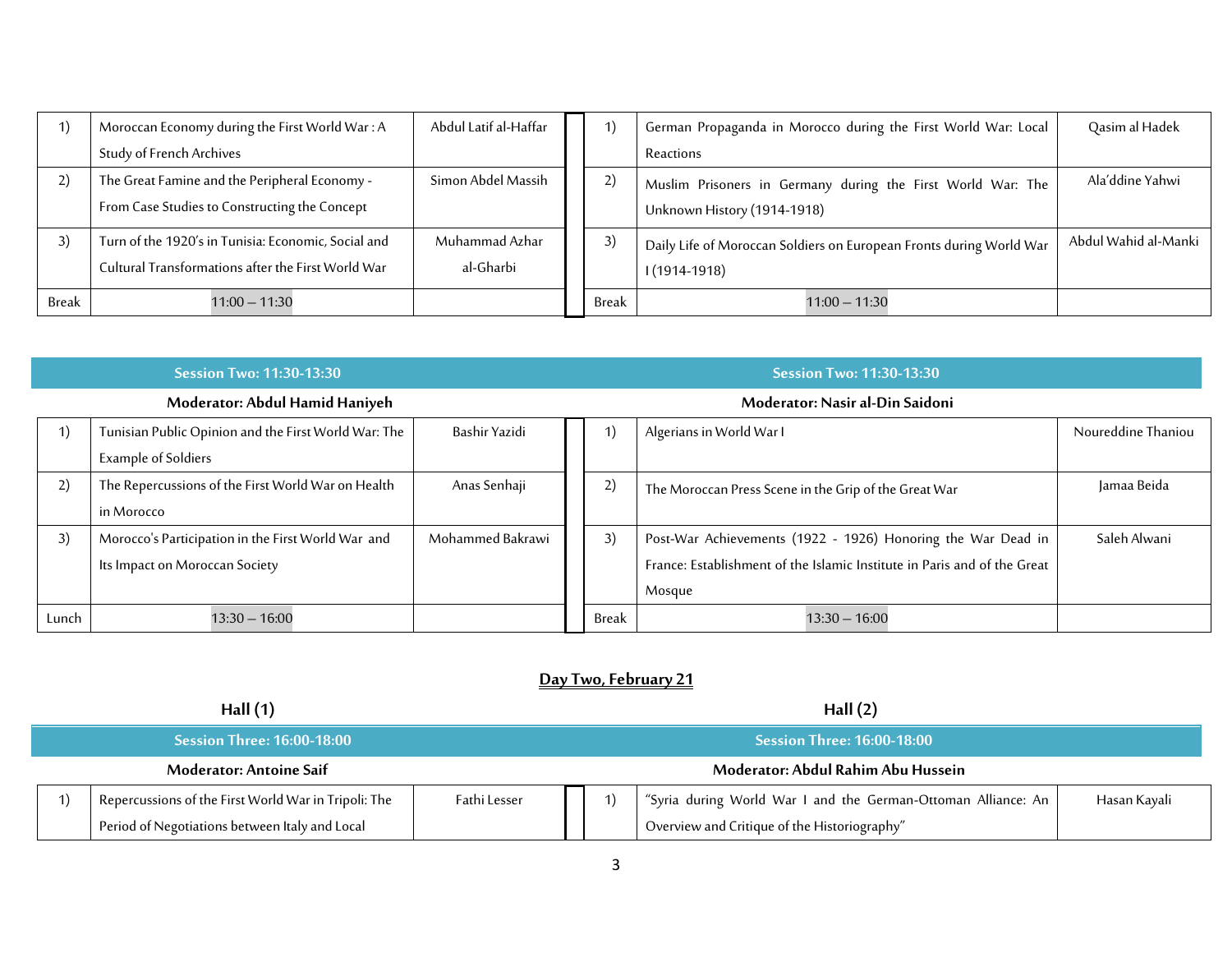|       | Leaderships, 1916 - 1921                            |                |       |                                                              |                  |
|-------|-----------------------------------------------------|----------------|-------|--------------------------------------------------------------|------------------|
|       | Europe's Image among Egyptian liberal Intellectuals | Mohammad Afifi | 2)    | Legacies of Ottoman Defeat after 1918                        | Michael Provence |
|       | during the First World War                          |                |       |                                                              |                  |
|       | The Impact of the First World War on the Sinai      | Ayman Eid      | 3)    | A Young Ottoman-Arab Officer on the Front Lines: Experiences | Malik Sharif     |
|       | Peninsula and its Society (1914-1917)               |                |       | and Memories (Tentative abstract for a work in progress)     |                  |
| Break | $18:00 - 18:30$                                     |                | Break | $18:00 - 18:30$                                              |                  |

## **PlenarySession**

|                                                | <b>Session Four:</b><br>$18:30 - 20:30$                                                                       |                          |
|------------------------------------------------|---------------------------------------------------------------------------------------------------------------|--------------------------|
|                                                | Moderator: Saker Abu Fakher                                                                                   |                          |
| $\left( \begin{matrix} 1 \end{matrix} \right)$ | Economic, Social and Cultural Effects of the War on Palestine and Jordan                                      | Ali Muhafaza             |
| 2)                                             | The City of Jerusalem during the First World War and Thereafter: 1914 - 1920 as depicted in Khalil Sakakini's | Mohammed Majid Alhazmawi |
|                                                | Diary                                                                                                         |                          |
| 3)                                             | Palestine in the First World War: A Critical Look at Palestinian Diaries and Memoirs about the War            | Awni Fares               |
| 4)                                             | The People of East Jordan and the Great War                                                                   | Muhannad Mubaidin        |

# **Day Three, February 22, (Plenary)**

## **Theme Three: A Long-Term View of the History of World War I: Context, Memory and Historical Perspectives**

|                            | <b>Session One:</b>                                                                                            | $9:00-11:00$ |               |  |
|----------------------------|----------------------------------------------------------------------------------------------------------------|--------------|---------------|--|
| Moderator: Saouad al-Mawla |                                                                                                                |              |               |  |
|                            | The Middle East 100 Years after the First World War: From the "Eastern Question" To "Failed State": Is There a |              | Ageel Mahfoud |  |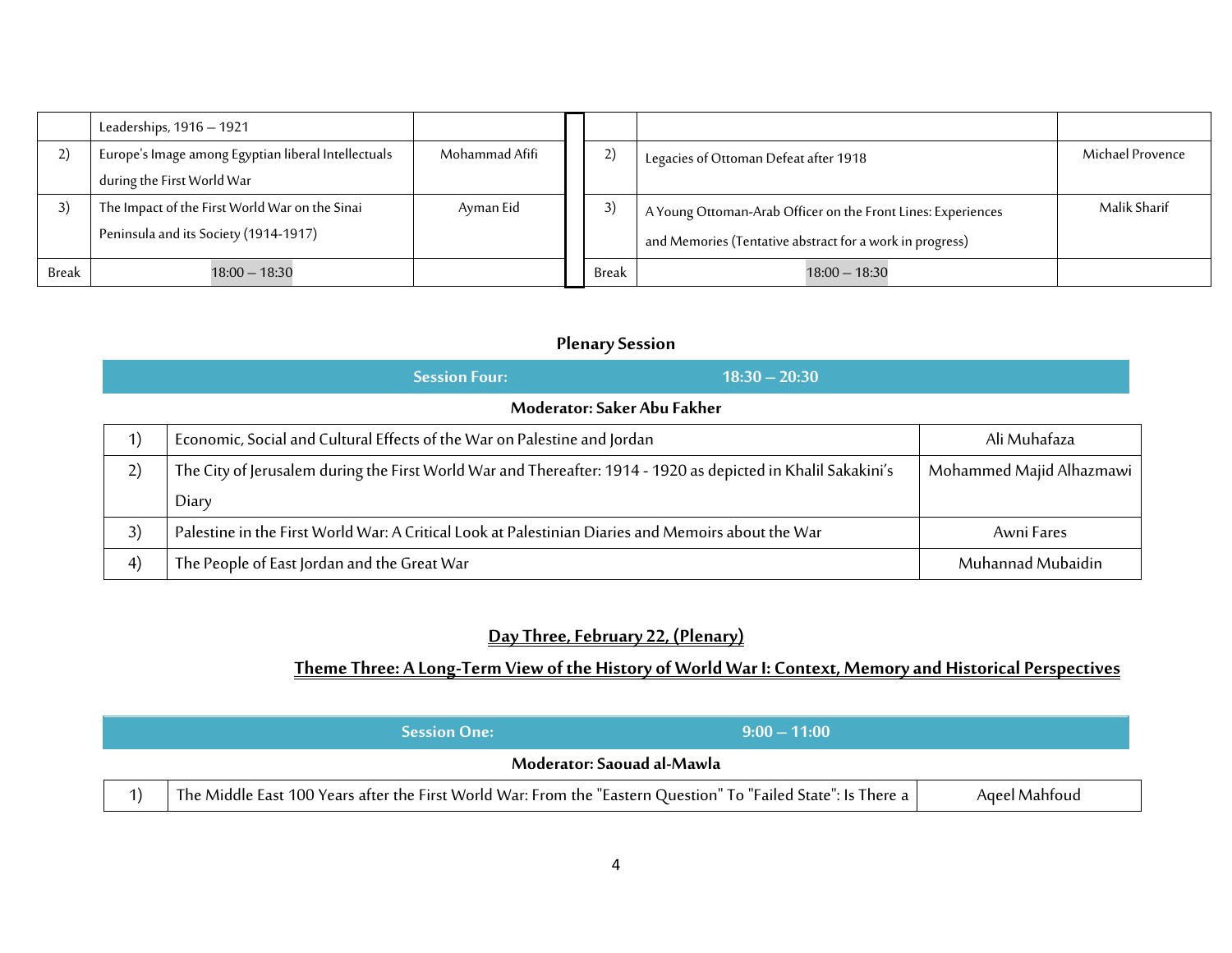|              | New "Sykes – Picot?"                                                                                       |                           |
|--------------|------------------------------------------------------------------------------------------------------------|---------------------------|
| رے           | The Historical Evolution of the Concept of Central Europe and the Impact of the First World War, 1914-1919 | Amjad al Zoubi            |
| 3)           | The Balance of Power during the First World War and Its Impact on the Concept of Peace                     | Abdul Latif al-Mutadayyin |
| <b>Break</b> | $11:00 - 11:30$                                                                                            |                           |

|                                                | $11:30 - 13:30$<br><b>Session Two:</b>                                                                              |                     |  |  |
|------------------------------------------------|---------------------------------------------------------------------------------------------------------------------|---------------------|--|--|
| <b>Moderator: Marlene Nasr</b>                 |                                                                                                                     |                     |  |  |
| $\left( \begin{matrix} 1 \end{matrix} \right)$ | A Hundred years of Fissured Collective Conscience: Iraq and the Centennial of the First World War                   | Ismail al-Rubaie    |  |  |
| 2)                                             | The First World War and Chronicling the Sudanese Resistance, 1900 - 1925: A Critical Approach                       | Mahasin Abdul Jalil |  |  |
| 3)                                             | The Rhetorical Prince Confronting the "Colonial Phenomenon": Interpreting the Frequencies of the First World<br>War | Idriss Magboul      |  |  |
| Lunch                                          | $13:30 - 15:30$                                                                                                     |                     |  |  |